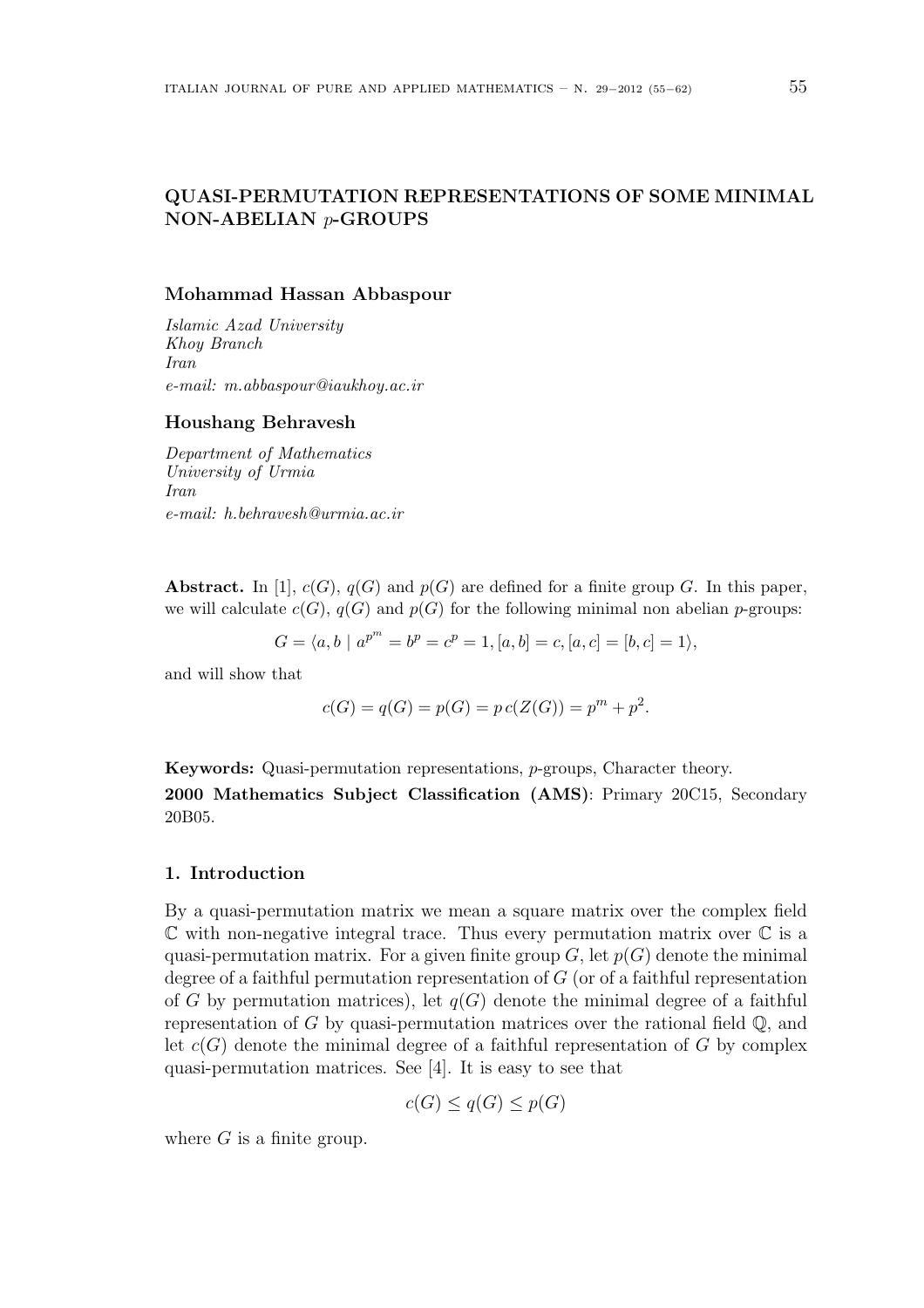Let  $G$  be a non abelian group.  $G$  is called a minimal non abelian group, if all its proper subgroups are abelian groups. In  $[6]$ , all minimal non abelian p-groups are determined as the next Lemma.

**Lemma 1.1** Let G be a minimal non abelian p-group. Then  $G = \langle a, b \rangle$ , is one of the following groups:

 $(1)$   $G = Q_8$ ,

(2) 
$$
G = \langle a, b \mid a^{p^m} = b^{p^n} = 1, a^b = a^{1+p^{m-1}} \rangle
$$
  $(m > 1),$ 

(3) 
$$
G = \langle a, b \mid a^{p^m} = b^{p^n} = c^p = 1, [a, b] = c, [a, c] = [b, c] = 1 \rangle
$$
.

Furthermore, the last group is not metacyclic and in the case  $p = 2$ , we have  $m \ge n, m \ge 2$ . Also,  $|G| = p^{m+n+1}$ ,  $G' = \langle c \rangle$  and  $Z(G) = \langle a^p \rangle \times \langle b^p \rangle \times \langle c \rangle$ .

The groups (1) and (2) in the above Lemma are metacyclic and the quasi permutatation representation of such groups has calculated in [2], and [3]. Therefore, to determine the quasi permutation representation of minimal non abelian p-groups it is enough to consider only the group

$$
G = \langle a, b \mid a^{p^m} = b^{p^n} = c^p = 1, [a, b] = c, [a, c] = [b, c] = 1 \rangle,
$$

and determine  $p(G), q(G)$  and  $c(G)$ . In This paper we consider a special case of this group, that is  $n = 1$ .

$$
G = \langle a, b \mid a^{p^{m}} = b^{p} = c^{p} = 1, [a, b] = c, [a, c] = [b, c] = 1 \rangle,
$$

### 2. Comparing the characters of  $G$  and  $Z(G)$

In this section we state some relations between the characters of G and  $Z(G)$ , and construct the character table of G. In the next section, these connections will help us to compare the Galois conjugacy classes of irreducible characters of G and  $Z(G)$ , and conclude that  $c(G) \geq pc(Z(G))$ . Since  $Z(G)$  is abelian, so computing  $c(Z(G))$  is immediate (see [4]).

#### Lemma 2.1 Let

$$
G = \langle a, b \mid a^{p^{m}} = b^{p} = c^{p} = 1, [a, b] = c, [a, c] = [b, c] = 1 \rangle,
$$

where  $m \geq 2$  in the case  $p = 2$ . Then

- a)  $|G| = p^{m+2}$ ,
- b)  $Z(G) = \langle a^p \rangle \langle c \rangle \cong C_{p^{m-1}} \times C_p$  and  $|Z(G)| = p^m$ ,
- c)  $G' = \langle c \rangle$ , and  $|G'| = p$ ,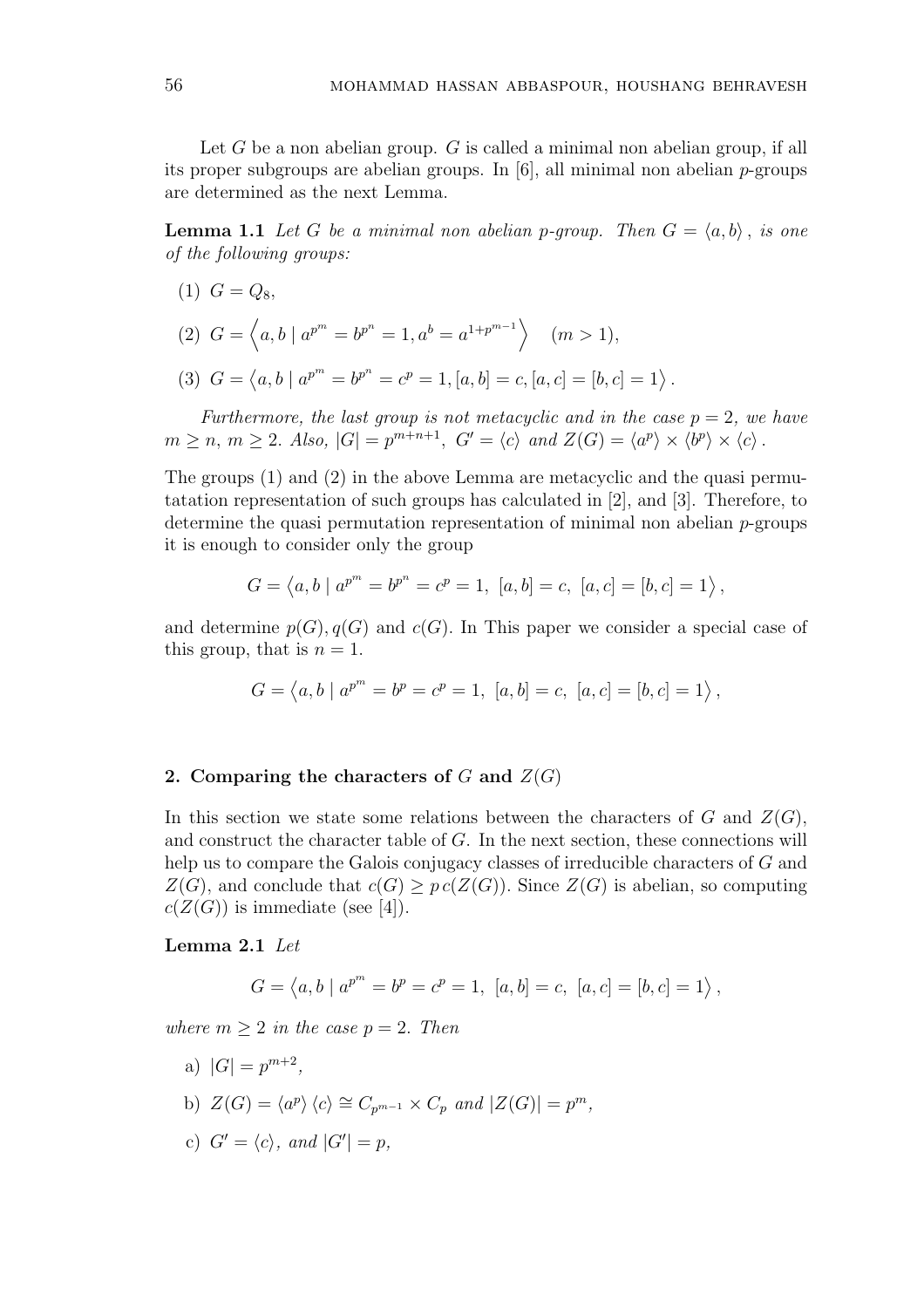- d)  $G/G' = \langle aG' \rangle \langle bG' \rangle \cong C_{p^m} \times C_p$  and  $|G/G'| = p^{m+1}$ ,
- e)  $cd(G) = \{1, p\},\$
- f)  $|\text{Lin}(G)| = p^{m+1}$  and  $|\text{Irr}(G|G')| = (p-1)p^{m-1}$ , where by  $\text{Irr}(G|G')$  we mean the set of non-linear irreducible characters of G.
- g) The conjugacy classes of G are  $A_{i,j}$ 's  $(0 \leq i \leq p^m, 0 \leq j \leq p,$  and  $p \nmid i$  or  $j \neq 0$ ) and the central classes, where

$$
A_{i,j} = a^i b^j \langle c \rangle.
$$

Proof. a), b), c) and d) are clear by Lemma 1.1.

e) For each  $\chi \in \text{Irr}(G)$ , we have  $\chi(1)^2 \leq |G : Z(G)|$  by [[5], Corollary (2.30)]. So the result follows from (b).

f) It is clear from (d), (e) and the fact that  $|G| = \Sigma \chi(1)^2$  where  $\chi$  runs over  $Irr(G).$ 

g) Let x be an arbitrary non central element of G. For each element  $y$  in G we have

$$
x^y = x[x, y] \in xG' = \{x, xc, xc^2, \dots, xc^{p-1}\}.
$$

Since the order of each conjugacy classes of  $G$  divides the order of  $G$ , so the result follows.

**Lemma 2.2** Let  $\psi$  be a linear character of G. Denote the restriction of  $\psi$  to  $Z(G)$ , by  $\psi_Z$ . Then  $\psi_Z$  is an irreducible character  $\chi$  of  $Z(G)$  such that  $\chi(c) = 1$ . Furthermore, for a given  $X \in \text{Irr}(Z(G))$  with  $X(c) = 1$ , there are exactly  $p^2$  linear character  $\psi$  of G such that  $\psi_Z = \chi$ .

**Proof.** Let  $\omega = e^{(2\pi i/p^{m-1})}$ ,  $\mu = e^{(2\pi i/p)}$  and  $u = e^{(2\pi i/p^m)}$ . Let  $\chi_{v,r}$  be the characters of  $Z(G)$ , where  $0 \le v < p^{m-1}$ ,  $0 \le r < p$  and

$$
\chi_{v,r}(a^p) = \omega^v, \ \chi_{v,r}(c) = \mu^r.
$$

Also let  $\psi_{s,t}$  be the linear characters of G, where  $0 \leq s \leq p^m$ ,  $0 \leq t \leq p$  and

$$
\psi_{s,t}(a) = u^s, \ \psi_{s,t}(b) = \mu^t.
$$

Now, since  $\omega = u^p$ , so for each  $0 \le v < p^{m-1}$  we have

$$
\psi'_{\nu+\alpha p^{m-1},\beta} = \chi_{\nu,o} \qquad (1)
$$

where  $0 \leq \alpha, \beta < p$  and by  $\psi'$  we mean  $\psi_Z$ . Note that the characters  $\chi_{v,o}$  are exactly the characters of  $Z(G)$  such that they have value 1 on c.

The characters  $\chi_{v,r}$   $(0 < r < p)$  of  $Z(G)$  have not the value 1 on c. In the next lemma we connect these characters to the non-linear irreducible characters of G.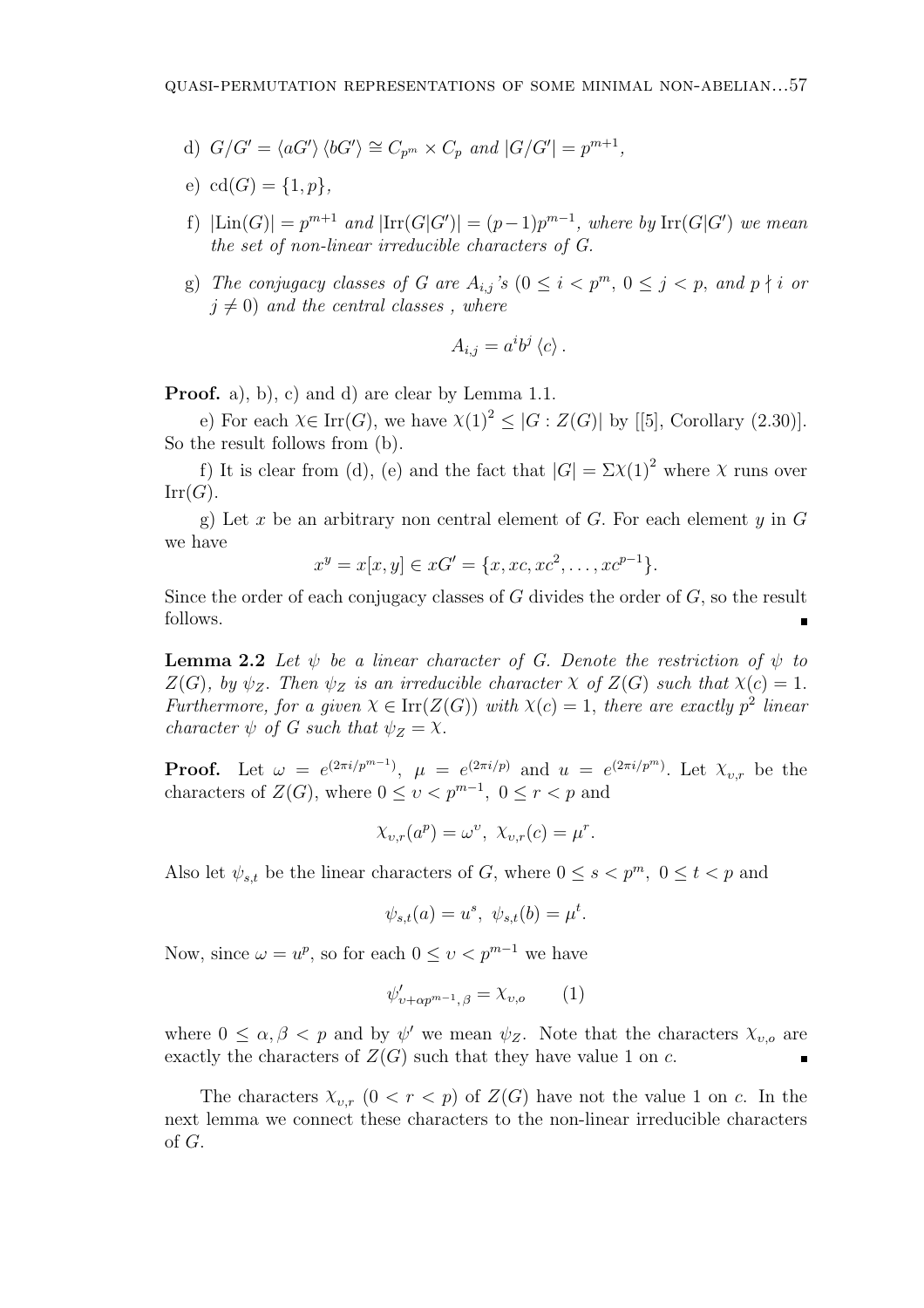.

Lemma 2.3 The non-linear irreducible characters of G are exactly the characters  $p\overline{X}_{v,r}$ ,  $(0 \le v < p^{m-1}, 0 < r < p)$  defined as

$$
\overline{\chi}_{v,r}(x) = \begin{cases} \begin{array}{c} \chi_{v,r}(x) & \text{if } x \in Z(G) \\ 0 & \text{if } x \notin Z(G) \end{array} \end{cases}
$$

**Proof.** By  $[5]$ , Lemma  $(2.27)$  part  $(c)$  and Corollary  $(2.30)$ , every non-linear irreducible character  $\psi$  of G vanishes on  $G-Z(G)$  and  $\psi_Z = p\chi$  for some irreducible character  $\chi$  of  $Z(G)$ .

Now, to complete the proof, it is enough to show that, for  $0 \le v \le p^{m-1}$ ,  $p\overline{X}_{v,o}$ , can not be an irreducible non-linear character of G. To prove this, let us compute the inner product of  $p\overline{X}_{v,o}$  and  $\psi_{v,o}$ :

$$
\langle p\overline{\chi}_{v,o}, \psi_{v,o} \rangle = \frac{1}{|G|} \sum_{g \in G} p\overline{\chi}_{v,o}(g) \psi_{v,o}(g^{-1})
$$
  
\n
$$
= \frac{1}{|G|} \sum_{g \in Z(G)} p\chi_{v,o}(g) \psi'_{v,o}(g^{-1})
$$
  
\n
$$
= \frac{1}{|G|} \sum_{g \in Z(G)} p\chi_{v,o}(g) \chi_{v,o}(g^{-1})
$$
  
\n
$$
= p \frac{|Z(G)|}{|G|} \frac{1}{|Z(G)|} \sum_{g \in Z(G)} \chi_{v,o}(g) \chi_{v,o}(g^{-1})
$$
  
\n
$$
= p \frac{|Z(G)|}{|G|} \langle \chi_{v,o}, \chi_{v,o} \rangle
$$
  
\n
$$
= p \frac{|Z(G)|}{|G|} = \frac{1}{p} \neq 0.
$$

Note that  $p\overline{X}_{v,o}$  vanishes on  $G - Z(G)$  and  $\psi' = \psi_Z$ , so the second equality holds. For the third equality, put  $\alpha = \beta = 0$  in the relation (1). Hence  $p\overline{X}_{v.o.}$  is not even a character of G by  $[5]$ , Corollary  $(2.17)$ .  $\blacksquare$ 

### Theorem 2.4 Let

$$
G = \langle a, b \mid a^{p^{m}} = b^{p} = c^{p} = 1, [a, b] = c, [a, c] = [b, c] = 1 \rangle.
$$

Then the character table of G has the form

|                                 | Z(G)                          | $a^ib^j$                     |
|---------------------------------|-------------------------------|------------------------------|
| $\psi_{v+\alpha p^{m-1},\beta}$ | $\left  \right $ $\chi_{v,0}$ | $u^{iv}\mu^{i\alpha+j\beta}$ |
| $p\bar{\chi}_{v,r}$             | $pX_{v,r}$                    |                              |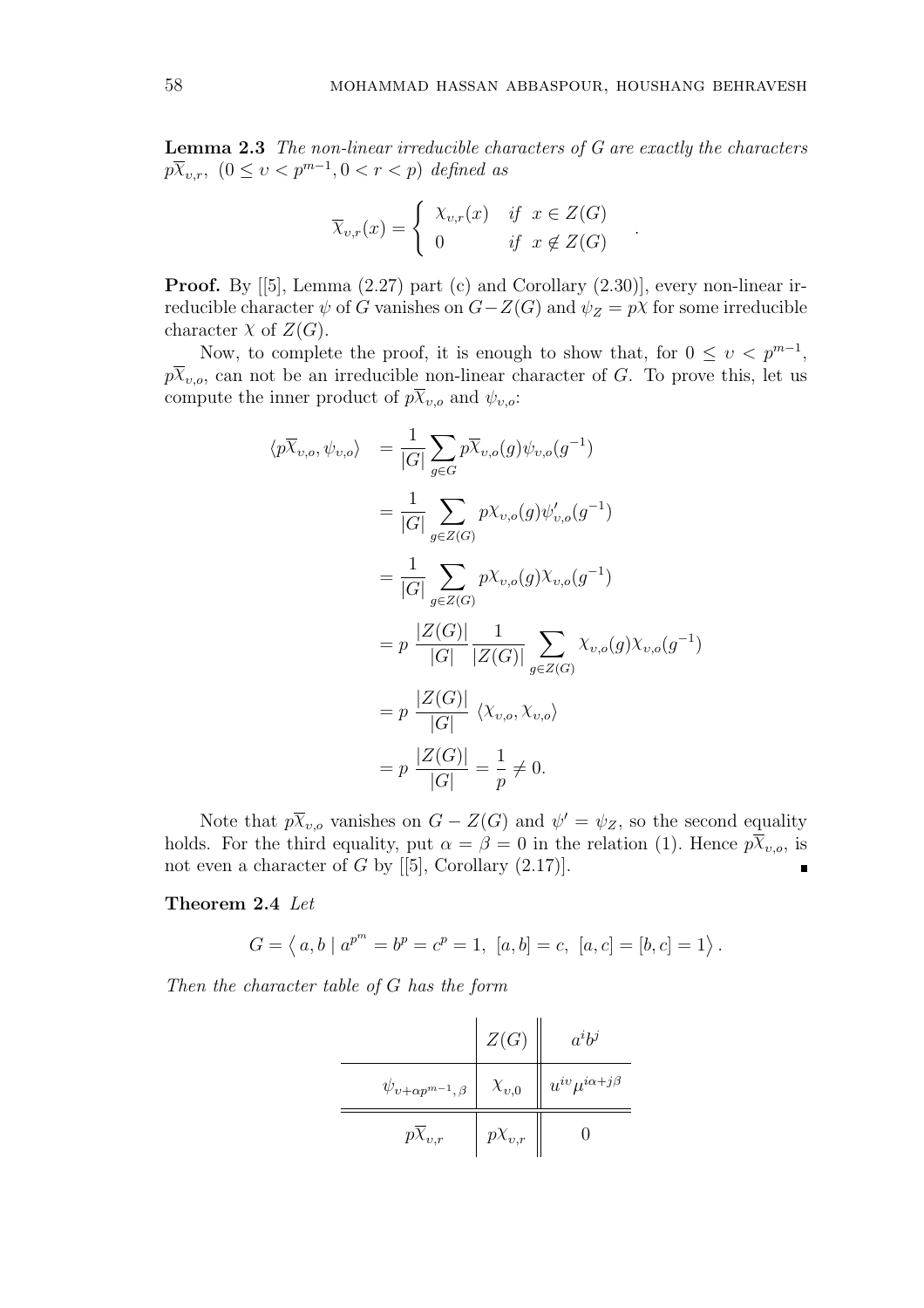where  $(0 \leq i < p^m, 0 \leq j < p, p \nmid i \text{ or } j \neq 0)$  and  $(0 \leq v < p^{m-1}, 0 < r < p,$  $0 \leq \alpha, \beta < p$ ).

**Proof.** This table follows by Lemmas 2.1, 2.2 and 2.3. Note that, for  $0 \le s < p^m$ ,  $0 \leq t \leq p$ , we have

$$
\psi_{s,t}(a^i b^j) = u^{si} \mu^{tj}.
$$

Also, note that

$$
u^{p^{m-1}} = \mu.
$$

## 3. Computing  $c(G)$ ,  $q(G)$  and  $p(G)$

First, we state some notations and algorithms from [1]. Let G be a finite group. Let  $\mathcal{C}_i$  for  $0 \leq i \leq r$  be the Galois conjugacy classes of irreducible complex characters of the group G over the rational field  $\mathbb{Q}$ , for  $0 \leq i \leq r$ , suppose that characters of the group G over the rational field  $\psi$ , for  $0 \leq i \leq r$ , suppose that  $\psi_i$  is a representative of the class  $\mathcal{C}_i$  with  $\psi_0 = 1_G$ . Write  $\Psi_i = \sum \mathcal{C}_i$ , and  $K_i = \ker \psi_i$ . Clearly,  $K_i = \ker \Psi_i$ . For  $I \subseteq \{0, 1, ..., r\}$ , put

$$
K_I = \bigcap_{i \in I} K_i.
$$

Also, if  $I \subseteq \{1, ..., r\}$ , then we will use the notation  $m(\chi)$ , where  $\chi =$  $\overline{\phantom{a}}$ i∈I  $\Psi_i$  and  $\mathbf{r}$ 

$$
m(\mathcal{X}) = -\min\left\{\sum_{i \in I} \Psi_i(g) : g \in G\right\}.
$$
 Moreover let  $H_G = \bigcap_{g \in G} H^g$  be the core of  $H \leq G$ .

**Theorem 3.1** Let G be a finite group. Then in the above notation

$$
c(G) = \min\Big\{\chi(1) + m(\chi) : \chi = \sum_{i \in I} \Psi_i, K_I = 1, I \subseteq \{1, ..., r\}, K_J \neq 1, \text{if } J \subset I\Big\}
$$
  

$$
p(G) = \min\Big\{\sum_{i=1}^n |G : H_i| : H_i \le G \text{ for } i = 1, 2, ..., n \text{ and } \bigcap_{i=1}^n (H_i)_{G} = 1\Big\}.
$$

**Proof.** See [[1], Theorems  $(2.2)$  and the Proof of  $(3.6)$ ].

Lemma 3.2 Let G be as in Lemma 2.1 and let we have the same notations as in Lemma 2.2 for irreducible characters of  $Z(G)$ . Then the Galois conjugacy classes of Irr $(Z(G))$  are  $\mathcal{C}_0 = \{X_{0,0}\}\$  and

$$
\mathcal{C}_{p^j} = \{ \chi_{ip^j,0} : 1 \le i \le p^{m-1-j} - 1, (i, p^{m-1}) = 1 \},\
$$

where  $0 \leq j \leq m-2$ , and the Galois conjugacy classes of the characters  $\chi_{v,r}$ ,  $r \neq 0.$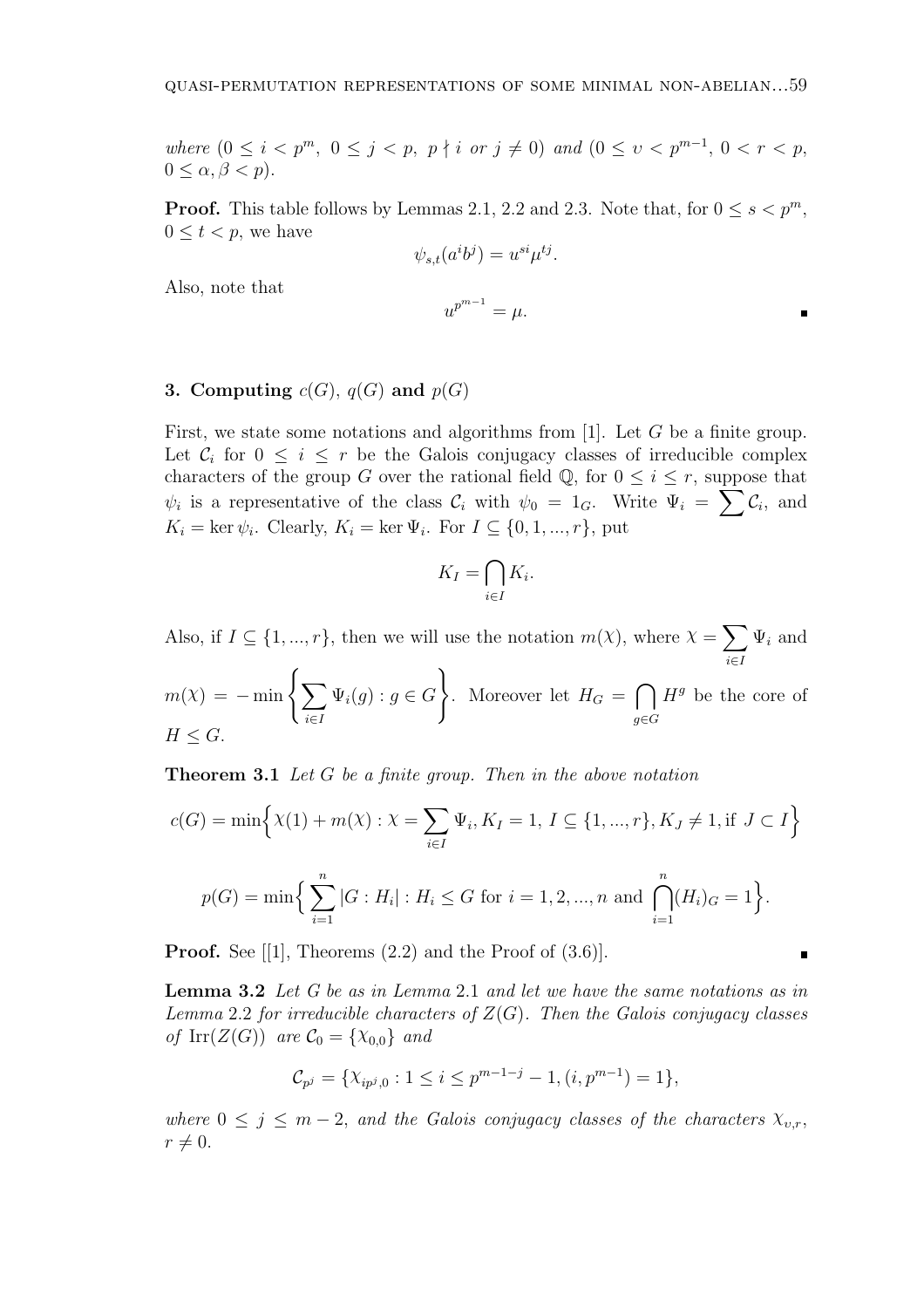**Proof.** First, note that no  $\chi_{v,r}$  can be a Galois conjugate to some  $\chi_{v',0}$  when  $r \neq 0$ , because of their different values on c. So, we consider only the characters  $\chi_{v,0}$ . Since  $Z(G) = \langle a^2 \rangle \langle c \rangle$  and  $\chi_{v,0}(\langle c \rangle) = 1$ , so there is a one to one corresponding between the set of characters  $\chi_{v,0}$  of  $Z(G)$  and the set of the characters of the cyclic group  $\langle a^2 \rangle \cong C_{p^{m-1}}$  via the map  $\chi_{v,0} \mapsto \chi_v$ . Clearly, this map preserves Galois conjugates. Now let  $\Gamma(\chi)$ , denote the Galois group of  $\mathbb{Q}(\chi)$  over  $\mathbb{Q}$ . Then, for  $0 \leq j \leq m-2$ , we have

$$
\Gamma(\chi_{p^j,0}) = \Gamma(\chi_{p^j}) = \text{Gal}(\mathbb{Q}(\chi^{p^j})/\mathbb{Q}) \text{ and}
$$
  

$$
\Gamma(\chi_{p^j}) = \{\sigma_i : \sigma_i \text{ is an } \mathbb{Q} - \text{automorphism of } \mathbb{Q}(\omega^{p^j}) \text{ and } \sigma_i(\omega^{p^j}) = \omega^{ip^j}\},
$$

where  $1 \leq i \leq p^{m-1-j} - 1$ ,  $(i, p^{m-1}) = 1$ . This shows that  $\mathcal{C}_{p^j}$ , is the Galois conjugacy class of the character  $\chi_{p^j,0}$ . The order of the class  $\mathcal{C}_{p^j}$  is equal to  $(p-1)p^{m-2-j}$ . These classes are all different and counting their elements shows that they are all Galois conjugacy classes of  $Z(G)$ .

Lemma 3.3 Let G be as in Lemma 2.1 and let we have the same notations as in Lemma 2.2 and 2.3 for irreducible characters of G. Then the Galois conjugacy classes of  $\mathrm{Irr}(G)$  are

- (1) The Galois conjugacy classes of the characters  $\psi_{\alpha p^{m-1},\beta}$  where  $0 \leq \alpha, \beta < p$ ,
- (2) The Galois conjugacy classes

$$
\mathcal{C}_{p^j}^{(\beta)} = \{ \psi_{ip^j + \alpha p^{m-1}, \overline{i\beta}} : 1 \le i \le p^{m-1-j} - 1, (i, p) = 1, 0 \le \alpha < p \},
$$

where  $0 \le j \le m-2$ ,  $0 \le \beta \le p$  and by  $\overline{i\beta}$  we mean  $i\beta$  module p,

(3) The Galois conjugacy classes of the characters  $p\overline{X}_{v,r}, r \neq 0$ .

**Proof.** Each character in (1) is 1 on  $Z(G)$ , so it can not be a Galois conjugate to any character in (2) or (3). The characters in (3) have degree p, so these characters can not be Galois conjugate to (linear) characters in (1) or (2). Thus, we consider only the characters in (2). We show that, for  $0 \leq j \leq m-2$ ,  $\mathcal{C}_{ni}^{(\beta)}$  $p^j$ is the Galois conjugacy class of the character  $\psi_{p^j,\beta}$ . Let  $\psi_{ip^j+\alpha p^{m-1},\overline{i\beta}} \in C_{p^j}^{(\beta)}$ . Let  $\tau \in \Gamma(\psi_{p^j,\beta}) = \text{Gal}(\mathbb{Q}(u^{p^j},\mu^{\beta})/\mathbb{Q})$  and  $(u^{p^j})^{\tau} = (u^{p^j})^{i+\alpha p^{m-1-j}}$ . Then  $(u^{p^j})^{\tau} =$  $(u^{p^j})^i \mu^{\alpha}$  and  $(\mu^{\beta})^{\tau} = \mu^{i\beta}$ . Therefore,  $\psi^{\tau}_{n}$  $\tau_{p^j,\beta} = \psi_{ip^j + \alpha p^{m-1}, \overline{i\beta}}$ . On the other hand,  $|\Gamma(\psi_{p^j,\beta})| = \varphi(p^{m-j}) = (p-1)p^{m-j-1} = |\mathcal{C}_{p^j}^{(\beta)}|$  where  $\varphi$  is the Euler function. Therefore,  $\mathcal{C}_{ni}^{(\beta)}$  $\psi_{p^j}^{(\beta)}$  is the Galois conjugacy class of the character  $\psi_{p^j,\beta}$ . Counting the elements of these classes shows that they are, in addition to classes of (1) and (3), all Galois conjugacy classes of G.  $\blacksquare$ 

**Lemma 3.4** Let G be a finite group and  $X \in \text{Irr}(G)$ . Then  $\Sigma_{\alpha \in \Gamma(\chi)} \chi^{\alpha}$  is a rational valued character of G.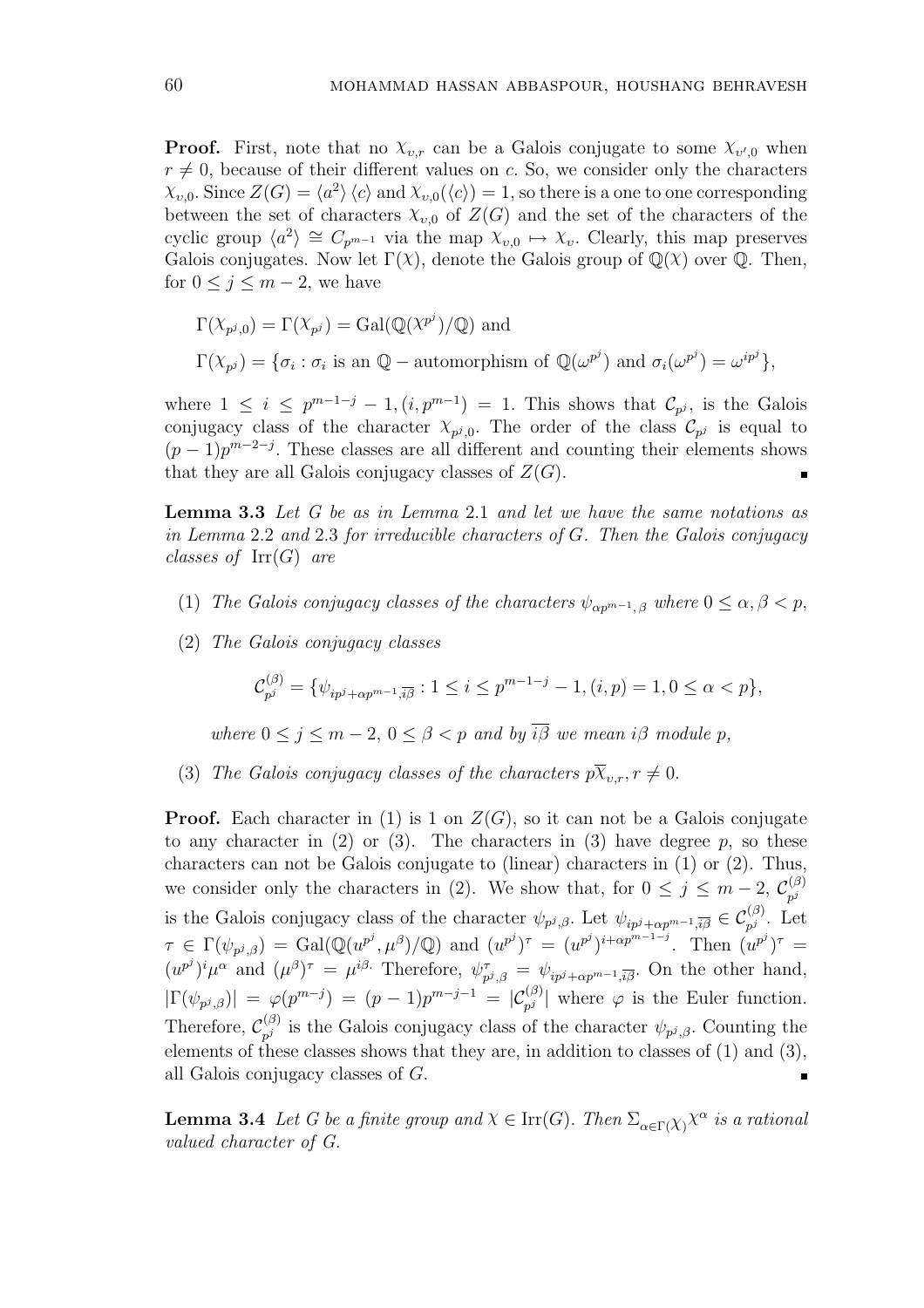**Proof.** By  $[1]$ , Corollary 3.7].

Now, as the notations introduced before Lemma 3.1, let  $\Psi_{p^j} = \sum C_{p^j}$ ,  $\Psi_{p^j}^{(\beta)} =$  $\sum C_{ni}^{(\beta)}$  $p_i^{(\beta)}$  where  $0 \leq j < m-2$ . Let  $\Upsilon_i$ 's be the sum's of Galois conjugacy classes of characters (1) in the Lemma 3.3. Also, let  $\Phi_i$ 's be the sums of Galois conjugacy classes of characters  $\chi_{v,r}$ ,  $r \neq 0$  and  $\Phi_i$ 's be the sums of Galois conjugacy classes of characters  $p\overline{X}_{v,r}$ . Note that these sums are rational valued characters by Lemma 3.4 and  $\Psi_{p^j}^{(\beta)} = \sum_{p^j} C_{p^j}^{(\beta)}$  $\phi_{p^j}^{(\beta)} = p \sum \mathcal{C}_{p^j} = p \Psi_{p^j}$  on  $Z(G)$ . Also  $\Phi'_i = p \Phi_i$  on  $Z(G)$  and  $\Phi'_i = 0$  on  $G - Z(G)$ .

Theorem 3.5 Let G be as in Lemma 2.1. Then, in the algorithm given in Theorem 3.1, the classes  $\Upsilon_i$  are not used for computing c(G). Therefore,

$$
c(G) = q(G) = p(G) = p c(Z(G)) = pm + p2.
$$

**Proof.** Let S be a subset of the set of class sums  $\Upsilon_i$  that has used in computing  $c(G)$  with a set T of other class sums. Since  $Z(G) \subseteq$ S∈S  $\ker S$ , so by the algorithm of  $c(G)$ , given in Theorem 3.1,  $\mathbb{T} \neq \emptyset$ . Now there is an element  $T_i$  of  $\mathbb{T}$  such that  $T_i$ is vanishes on  $G-Z(G)$ , because otherwise,  $c \in \bigcap$  ker T, that is a contradiction.  $T \in \mathbb{T}$ Therefore the kernels of the elements of  $\mathbb T$  have no intersection in  $G - Z(G)$ , and clearly no non-trivial intersection in  $Z(G)$ . Thus

$$
\bigcap_{T \in \mathbb{T}} \ker T = 1.
$$

This is a contradiction to the choice of the sets S and T. Therefore,  $\mathbb{S} = \emptyset$ .

Now, by the algorithm of  $c(G)$  given in Theorem 3.1 and the argument after Lemma 3.4, we conclude that  $p \cdot c(Z(G)) \leq c(G)$ . In other hand, let  $H_1 = \langle a \rangle$  and  $H_2 = \langle b, c \rangle$  then, by Theorem 3.1,

$$
p(G) \le |G:H_1| + |G:H_2| = p^2 + p^m.
$$

Since  $p c(Z(G)) = p^2 + p^m$  by [[4], Theorem A], so

$$
c(G) = q(G) = p(G) = p c(Z(G)) = pm + p2,
$$

and the proof is complete.

### References

[1] Behravesh, H., Quasi-permutation representations of p-groups of class 2, J. London Math. Soc. (2) 55 (1997) 251-260.

 $\blacksquare$